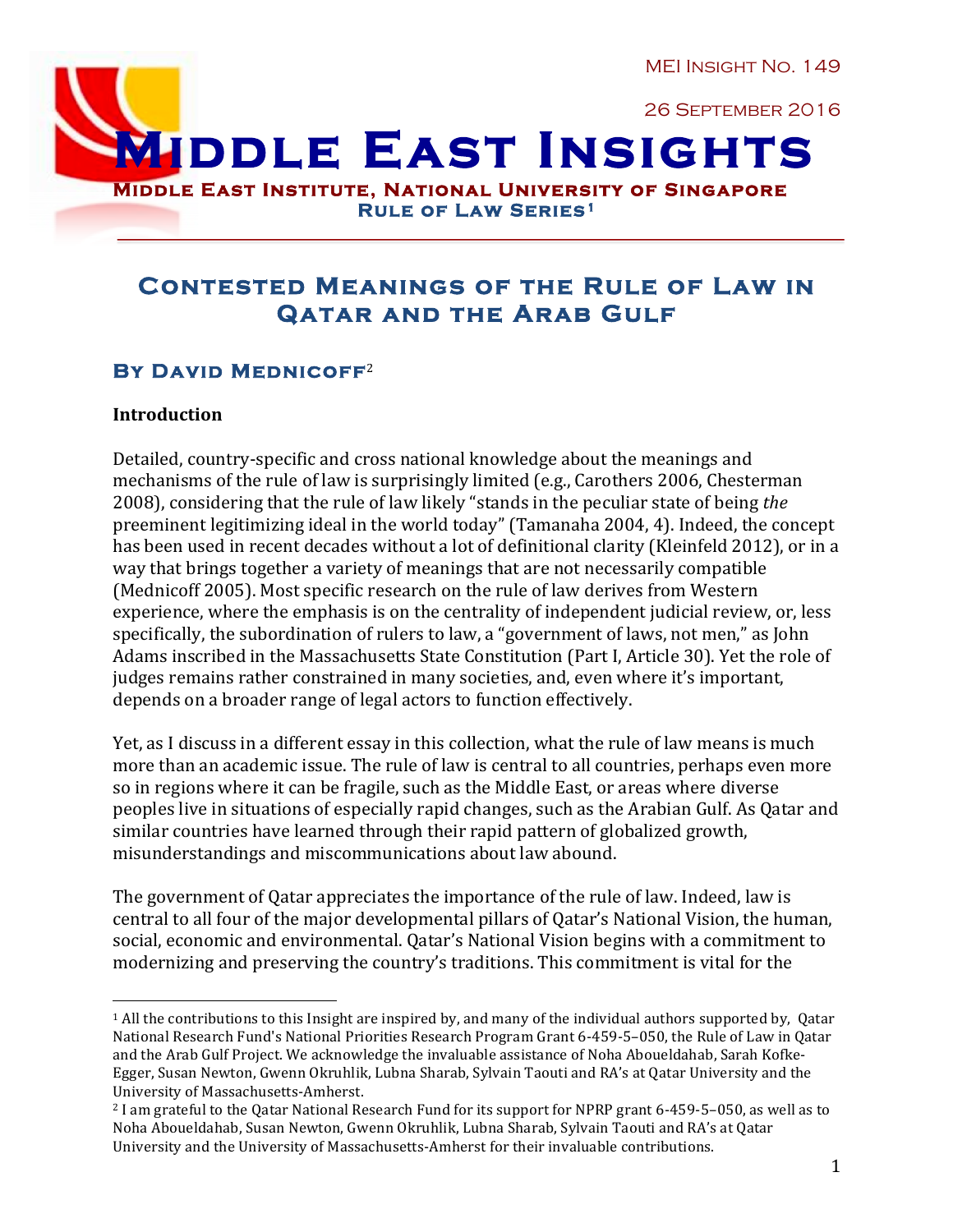particular form legal growth takes in Qatar if it is to effectively uphold Islamic values and incorporate local traditions. Yet unpacking what this legal growth means and how it links to broader contestation around the rule of law in transnational terms is necessary to realize this commitment.

## **The Research Project**

 

For this reason, my research team and I undertook the first detailed study of the major meanings and functions of the rule of law in Oatar among present and future likely legal stakeholders, through a focus on legal professionals and law students. The major point of this work has been to highlight major meaning clusters and evolution in the rule of law in Oatar in order to shed light on, and suggest ongoing legal development strategies for maximizing the country's ability to harness law in locally-appropriate ways that can enhance its National Vision. To this end, the project also included attention to another case comparable to Oatar in which similar data could be acquired. Kuwait, as well as to questions of meaning around the rule of law in the Arab world and transnationally more generally. This essay provides context, and highlights some basic findings around basic clusters of meaning for the rule of law in Qatar and comparative perspective. It is worth underscoring that rich data on what the rule of law means in a particular social context is unusual for most countries, and especially scarce in non-Western Arab Islamic countries.

### The Research Methodology and Some Basic Findings on the Rule of Law

Central to the project, which ran from November 2013-2016, were detailed interviews in Arabic and/or English with diverse legal stakeholders in Oatar and Kuwait. These included private and public sector lawyers, prosecutors, administrators, and legal NGO workers, whom we found through research and recommendations of legal stakeholders. The interviews used the same question template, and allowed for open-ended responses.

A second key portion of the project included creating a unique 8-page survey with numerical/quantitative and open-ended questions on the rule of law. This survey was then administered to 859 students in law and public policy in Kuwait and Qatar, specifically in the Oatar University College of Law, the Oatar University Department of International Affairs, the Qatar Faculty of Islamic Studies policy program at the Hamad bin Khalifa University and the Kuwait University College of Law. Surveys were given to students specifically because of their dual status as relatively close to the broader population in their pre-university background and likely to become the core of future legal stakeholders, as well as the challenge of getting legal professionals to complete a long, standardized survey. We surveyed students in required courses for each year of the program, and in equivalent female and male student classes, $3$  in an effort to get a sample as representative as possible across the programs as a whole and among each of the four years for students' BA programs. This method of purposive sampling, though not statistically representative,

<sup>&</sup>lt;sup>3</sup> At Kuwait and Oatar Universities, equivalent course sections are offered to female and male students, since women and men are not permitted to share classrooms at the undergraduate level. Courses in public policy at Qatar Faculty of Islamic Studies (QFIS) are post-graduate, and co-educational. Surveys were given to students at Qatar U. in March 2014 and December 2015, at QFIS in November 2014, and at Kuwait University in December 2015.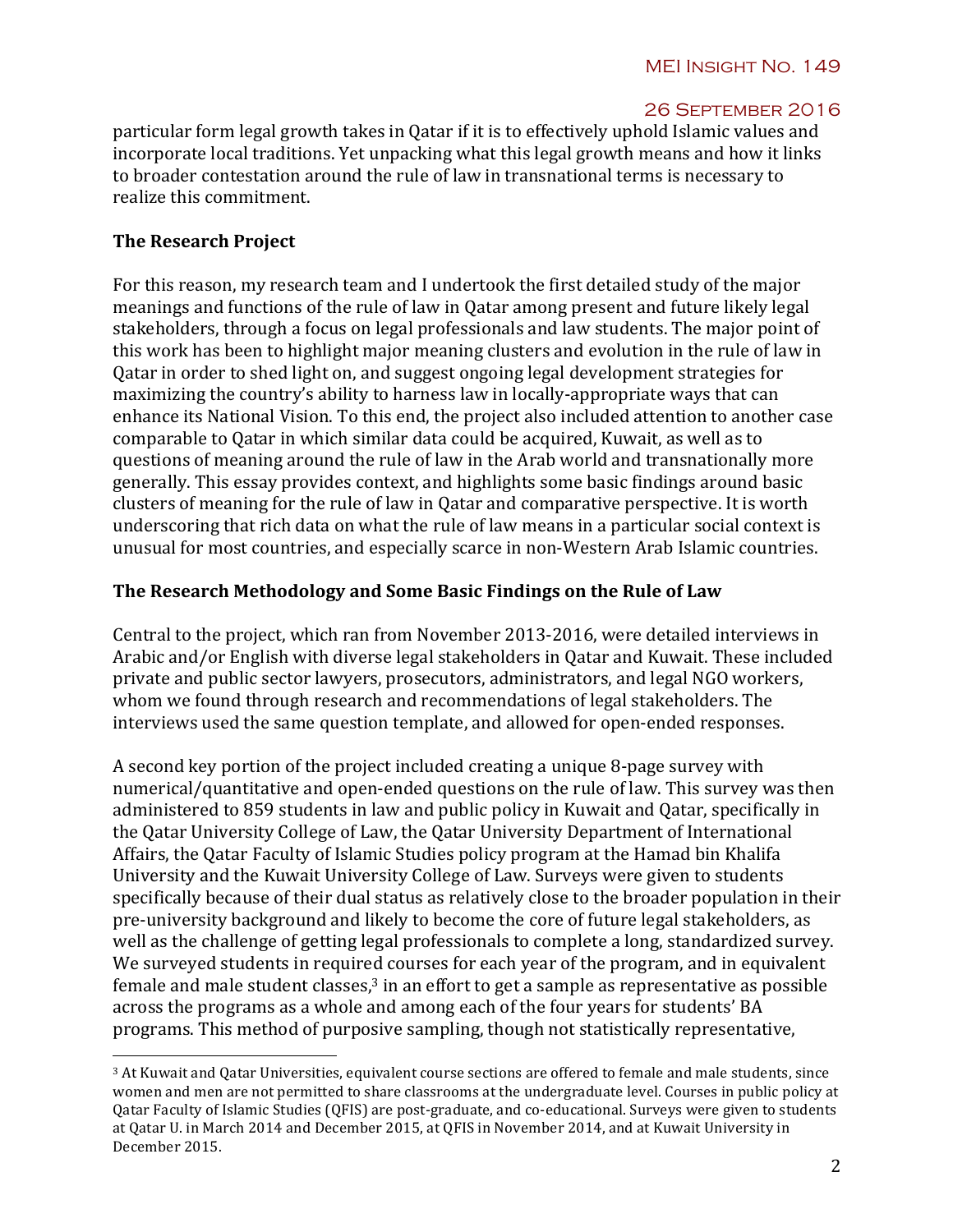reached a wide range of relevant students, with high levels of cooperation and buy-in from their professors. Research staff were careful not to give suggestions as to how students should answer questions when clearing up the few misunderstandings that occurred about what the questions asked.

In addition to in-depth interviews and surveys with legal professionals and students, respectively, qualitative data around the rule of law in Qatar, Kuwait and the GCC (Gulf Cooperation Council) was assembled. Some specific laws and the constitutions of these countries are generally available. Therefore, the research team focused its efforts on gathering and analyzing legal textbooks, and media accounts and arguments about the rule of law in Qatar and related countries. The data we collected this way complemented, and provided even broader, contextualization for, the interviews and surveys we processed.

Here are some notable conclusions from the research:

- (1) Perceived meanings of "the rule of law" are diverse. A central expectation, that the rule of law is deployed without a central, common meaning, was borne out in the diversity of responses both students and legal professionals gave to open-ended questions on what the term means, as well as questions students were asked about what possible components of the rule of law were most significant to them. Indeed, the research team noted that a significant minority of law students, particularly first-year students, were unsure about what the term meant altogether.
- (2) That said, three possible components of the rule of law that students, who were given a set of ranked questions, considered most important were: equality under the law for all, the administration of justice, and principles drawn from Islamic law/*shari'a*. A definite minority of students in the three undergraduate samples from Kuwait University College of Law, Oatar University College of Law and Oatar University Department of International Affairs wrote in response to an open-ended question that a primary meaning of the rule of law was that laws should constrain everyone, and specifically, if less commonly, that government should not be above the law.
- (3) However, "government limited by law" generally ranked lowest in comparison to other suggested core concepts in closed-ended questions. Thus, equality under law seems crucial as a component of the rule of law to students, but the extension of this equality to subordinate leaders specifically to law is of less clear importance. In short, young Gulf-based students do not prioritize the notion that the rule of law's prime meaning as the subordination of state leaders to legal rules, nor do they focus on judicial review. This is very different from what we would expect in other societies, and calls attention both to the importance of gathering data on the rule of law in particular societies, and to questioning whether academics' assumptions about the rule of law's prime meanings are necessarily accurate. Is it possible that, even in countries like the US, in which limitations to government authority established through law might seem crucial, key segments of the population might not share this sense?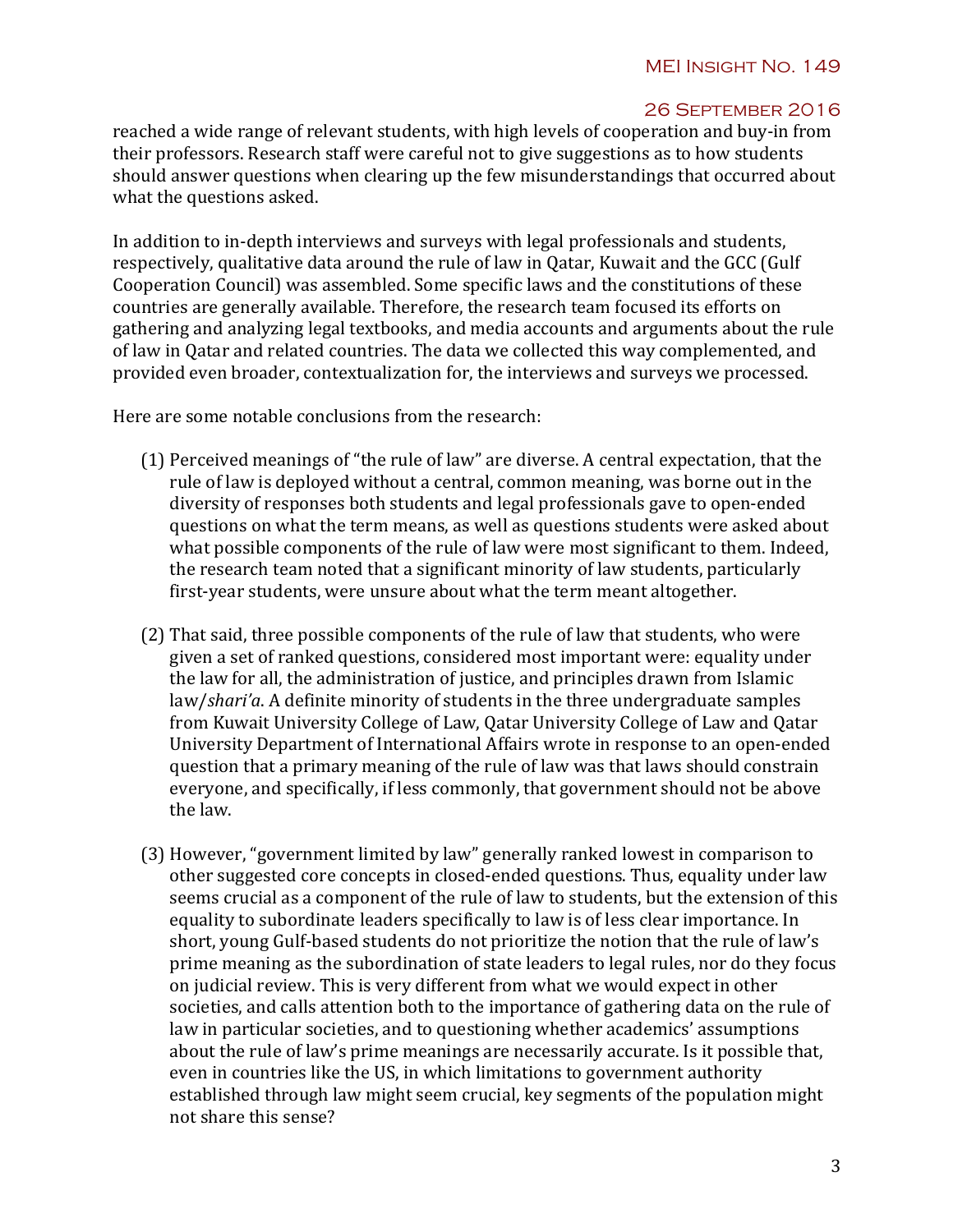(4) As other pieces in this collection discuss at greater length, students in Qatar and Kuwait are consistent in generally looking to Islam as a, or the, key source of legitimacy for law. This result is consistent across all three undergraduate student samples, and diverse questions that rank Islam in comparison with other possible core meanings of the rule of law and ask without comparison how important Islam is and should be to the rule of law in Qatar or Kuwait.

In contrast, a sizable minority of students, between 20 - 30 percent, considers international law too influential in their Arab Gulf country, a result that is reflected in questions ranking the influence of different understandings of the rule of law, in which international law is considered the least important by a majority in their country. 

These results have a number of implications, and reflect a variety of developments. As for Gulf students' low value attached to international law, it may not actually be surprising that Qataris and Kuwaitis value a local grounding for the rule of law over a transnational one, particularly in the charged post-colonial context of the contemporary Arab world. At the same time, the disconnect between the prevalence of international legal actors and discourse in highly globalized settings like the GCC and citizens' sense of legal legitimacy helps explain, and helps account for, the often competing and unproductive discourses around issues like workers' rights or citizenship possibilities for immigrants. Moreover, the reality of countries like Kuwait and Qatar is that their recent rise from relative backwaters to global hubs has meant both that international legal standards are in fact very important for these countries' legal development and that the influence of *shari'a*, as in most Arab countries, is rather circumscribed.

In short, data from students underscore that there are likely to be real tensions around the proper sources and content for the rule of law in GCC countries. The data help make sense of the complex and contentious politics of the rule of law that have emerged along with global influence for countries like Qatar and Kuwait.

(5) Members of the legal establishment interviewed in Oatar and Kuwait have a much more nuanced appreciation than our student samples of the actual impact and importance of international legal influences in their countries, whether this is in terms of the prevalence of Egyptian legal experts in formulating, or serving as judges for, significant portions of these GCC countries' laws or the transnational mosaic nature of the countries' legal establishments and enforcement bodies. Nonetheless, tensions among local citizen and non-citizen lawyers manifest themselves in terms of how necessary and fair it is for foreign lawyers to practice in front of local courts. Foreign lawyers frequently voice skepticism regarding the qualifications and competence of Qatari and Kuwaiti lawyers, which is mirrored by local lawyers' concerns that their foreign counterparts do not understand or appreciate the legal context of the countries in which they work and, even, might be exploiting the relative youth of GCC legal systems purely and unnecessarily for material enrichment.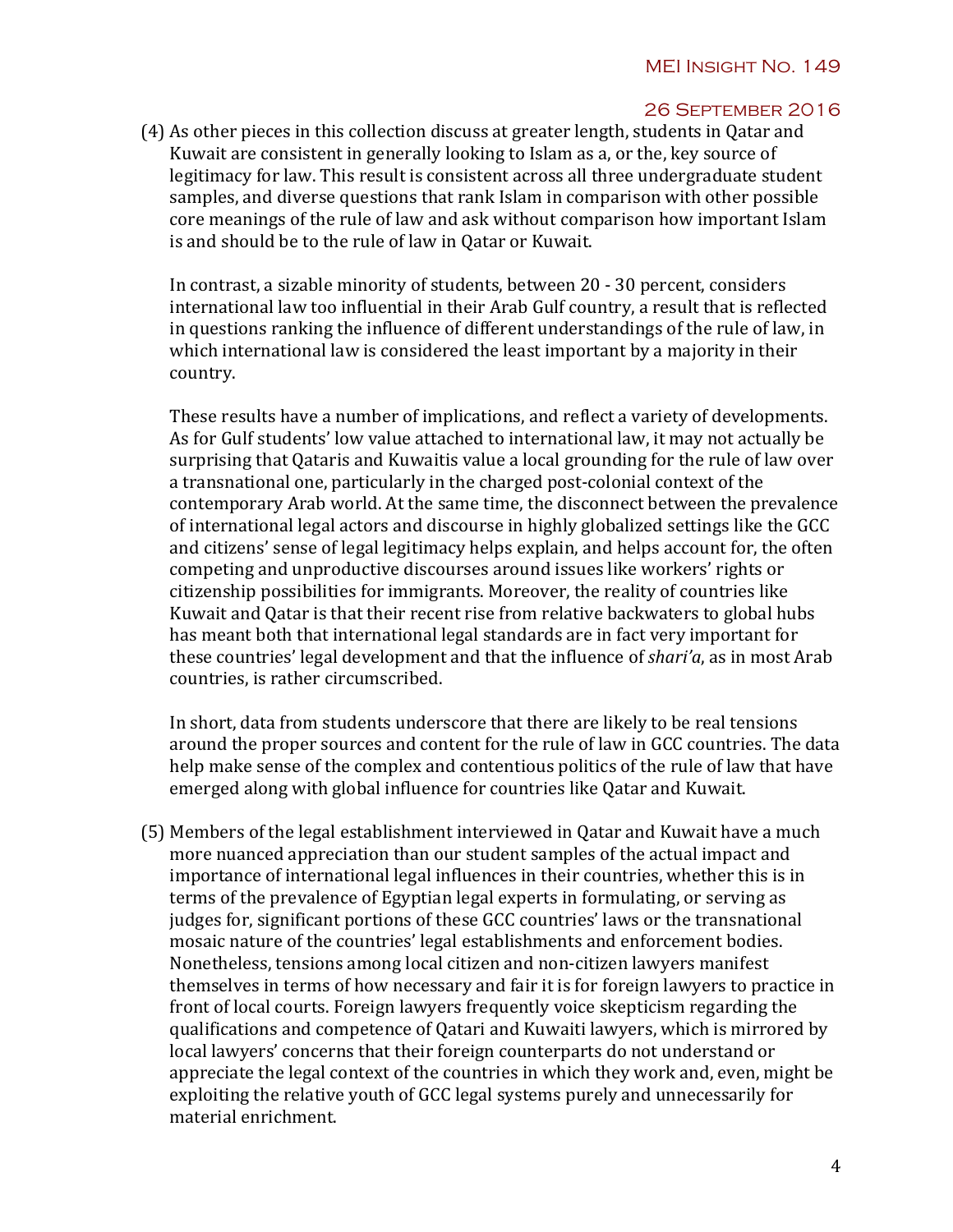- (6) In general, Kuwaiti and Qatari students, and legal professionals, voice strong confidence in the efficacy of the rule of law in their countries. A majority of over  $60$ percent of students in each of the undergraduate populations believe that the rule of law in their country is more effective than the rule of law in the other Gulf countries, and the Arab world generally. Approximately 40 percent in the samples agree that law in their country works better than law in the European Union and the US. Students' confidence is strong for all major legal institutions, including courts, police, prosecutors and most social institutions. The most notable negative perception is that students, when asked to assess how much various social institutions aided the rule of law, generally do not believe that their secondary schools contributed to the establishment of the rule of law in their country. This could be related to off-the-record reports of drug use and other illegalities in GCC secondary schools, broader concerns about the quality of education, an explicit lack of civic education modules in the school systems, or some combination of all three. In any case, both students who took the surveys and legal professionals who were interviewed concurred that crime in their societies is not a major problem, reflecting the relatively low actual reported incidents of crime in Oatar and Kuwait.
- (7) Most students and legal professionals are aware of concerns that non-citizen workers in low-status jobs are not always perceived to be treated equally, and support equality under the law for all residents. Moreover, some students who are citizens voiced specific ideas or issues underscoring how the legal system could be more equal. A minority of student respondents in both Kuwait and Qatar articulated mistrust towards some non-native workers, and blamed them for crime. Nonetheless, the overall image from the surveys is of a population of students wellaware of concerns around legal equality for all residents, sometimes in nuanced ways.
- (8) Questions of confidence and perceptions notwithstanding, the interviews paint a generally consistent image of a legal system in Qatar that functions competently and of laws that are generally known. At the same time, the recent nature of legal systems in Qatar and Kuwait is evident in such aspects as their dominance by Egyptian jurists and judges and the lack of established standards or knowledgebased standards to establish licensing credentials for lawyers. Several knowledgeable legal professionals point to the challenges courts, lawyers and police officers face trying to understand and resolve conflicts among the diverse range of residents in the GCC's extraordinary linguistic and multicultural milieu.

In sum, the rule of law and the legal system in Kuwait and Qatar function in the growing, globalized way that one might expect in societies that have been nations for less than 50 years but have been propelled by oil wealth to transnational prominence. If the rule of law in these GCC states is more evident than Western-centric discussions of legal systems might assume, tensions remain around how the system should evolve, how much it can or should be responsive to natives' strong Islamic identities and other aspects of local culture and how to socialize further the rule of law in societies that are so highly fluid, exposed internationally, and polyglot.